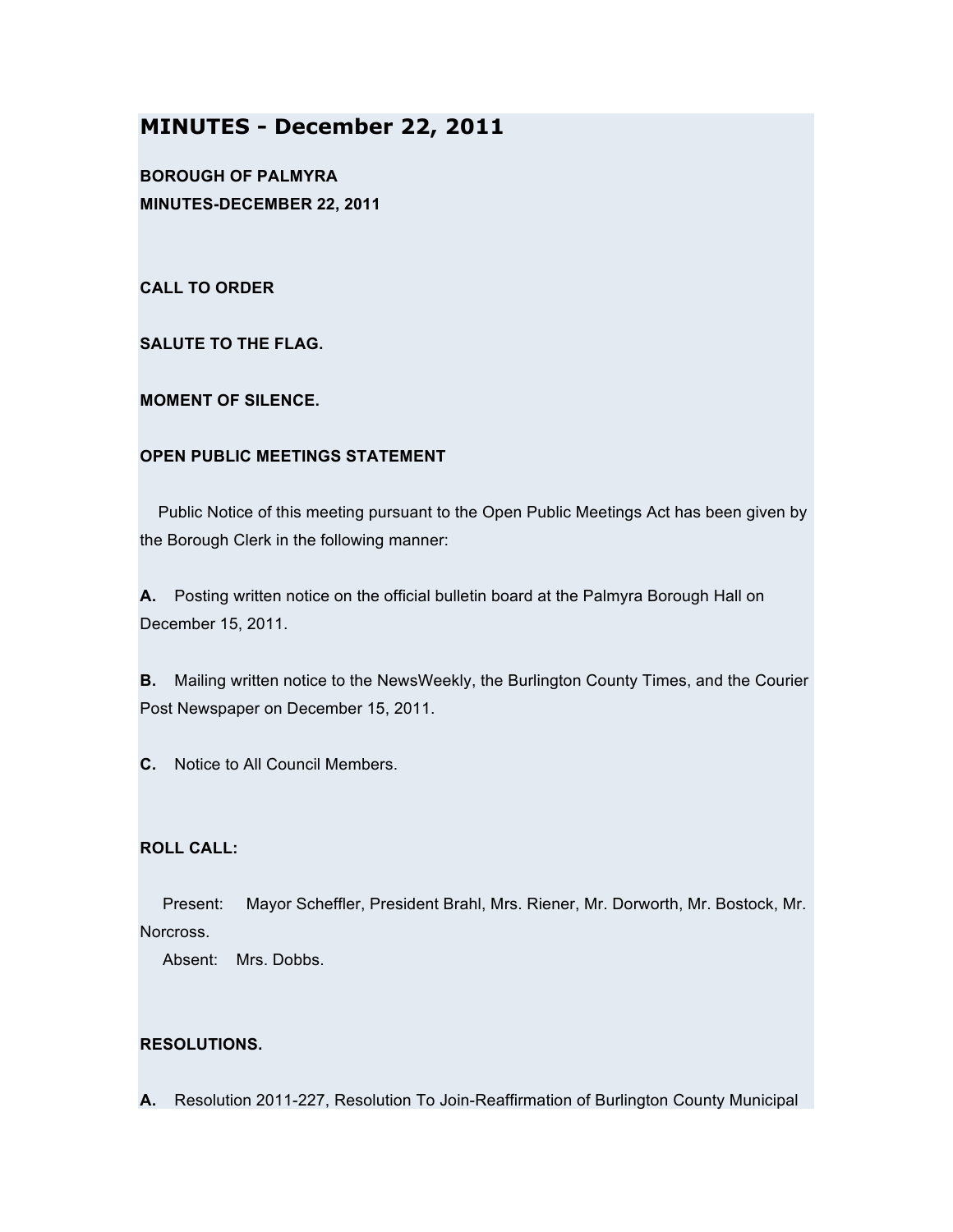Joint Insurance Fund. Mr. Gural reported that the Borough had attended a new member meeting and that the Barclay Group had also attended in the Borough's behalf. The Borough will save approximately \$30,000-\$35,000 a year by joining the Burlington County JIF. Mr. Gural discussed that he had requested a quote from the Statewide JIF, but has not received it as of this meeting. The Burlco JIF is a good fit for the Borough and numerous surrounding communities belong to it. President Brahl explained that he has had discussions with Mr. Gural about the insurance and agrees with him about the JIF. Mr. Gural explained that a resolution is required to join the JIF. President Brahl made a motion to approve the resolution, Mr. Norcross second the motion. Mr. Latmier suggested that the council may want to increase the additional coverage amount. President Brahl amended the motion to include approval with additional coverage upto \$11,000, Mr. Norcross second the motion. At the call of the roll, the vote was:

AYES: President Brahl, Mrs. Riener, Mr. Dorworth, Mr. Norcross. NAYES: None. ABSTAIN: Mr. Bostock.

**B.** Resolution 2011-228, Resolution Supporting Honorable Gregory McCloskey's Temporary Appointments For Court Administrator and Deputy Court Administrator. Mr. Norcross made a motion to approve the resolution, Mr. Bostock second the motion. All members present voted in favor of the motion.

**C.** Resolution 2011-229, Resolution Authorizing Transfers In The 2011 Municipal Budget. President Brahl made a motion to approve the resolution, Mr. Bostock second the motion. At the call of the roll, the vote was:

AYES: President Brahl, Mrs. Riener, Mr. Dorworth, Mr. Bostock, Mr. Norcross. NAYES: None.

**D.** Resolution 2011-230, Resolution Authorizing The Payment Of Bills For December, 2011. Mr. Dorworth made a motion to approve the resolution, President Brahl second the motion. All members present voted in favor of the motion.

**E.** Resolution 2011-231, Resolution of the Borough of Palmyra Authorizing Solicitation of Proposals and Awarding of a Contract for Third Party Payroll Disbursement Services